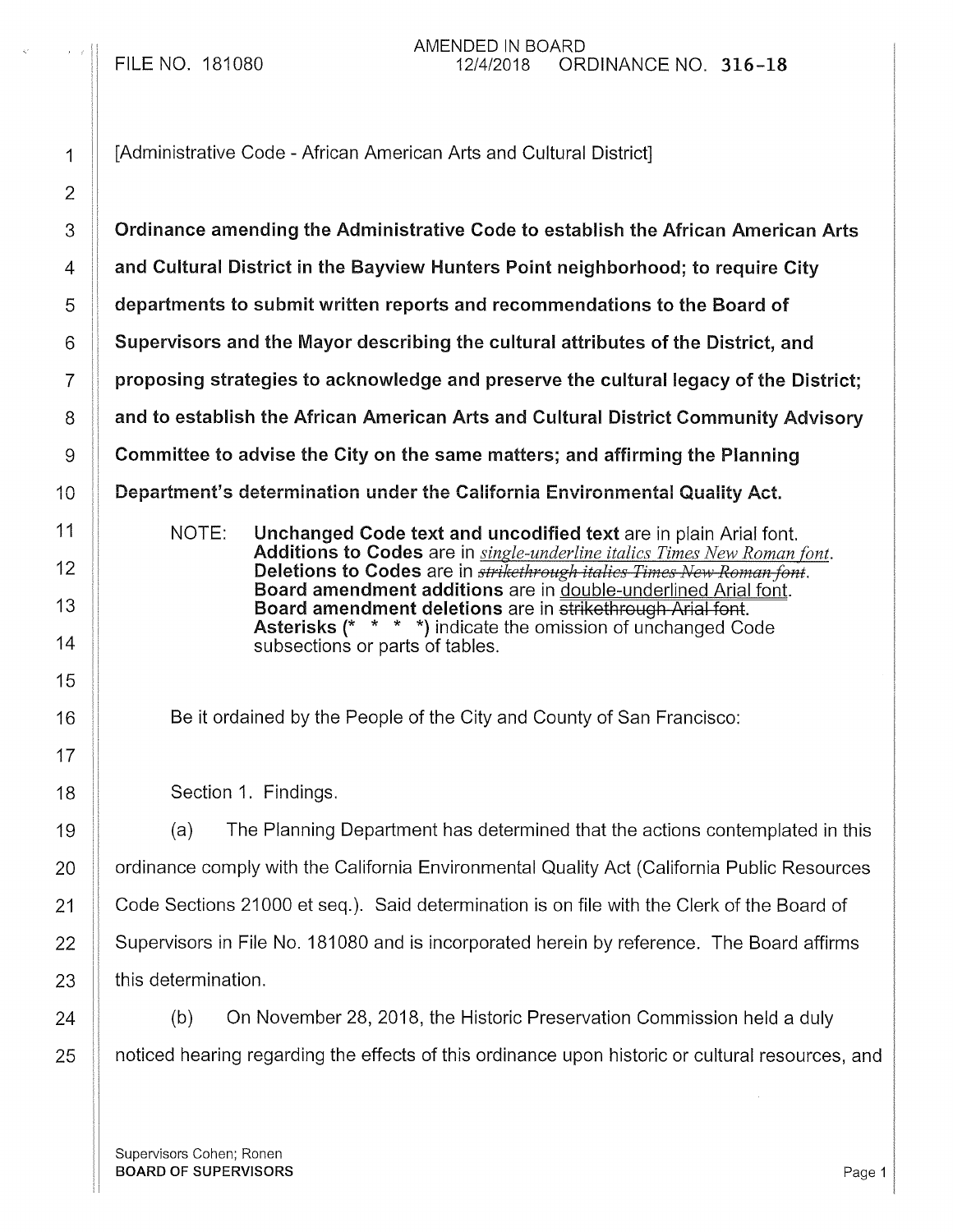1 has submitted a written report to the Board of Supervisors as required under Charter Section 2 | 4.135. The report is on file with the Clerk of the Board of Supervisors in File No. 181080.

4 Section 2. Chapter 107 of the Administrative Code is hereby amended by revising  $5$  | Section 107.3, to read as follows:

6 SEC. 107.3. LIST OF ESTABLISHED CULTURAL DISTRICTS.

7 The Cultural Districts of the City and County of San Francisco are:

8 (a) Japantown. The Cultural District shall include the area bound by California Street 9 to the north, Steiner Street to the west, Gough Street to the east, and Geary Boulevard, Ellis 10 | Street and O'Farrell Street to the south.

11 (b) Calle 24 (Veinticuatro) Latino Cultural District. The Cultural District shall 12 | include the area bound by Mission Street to the west, Potrero Street to the east, 22nd Street 13 **that the north, and Cesar Chavez Street to the south, as well as the commercial corridor on 24th** 14 Street extending west from Bartlett Street to Potrero Avenue, and the Mission Cultural Center 15 at 2868 Mission Street.

16 | (c) SoMa Pilipinas - Filipino Cultural Heritage District. The Cultural District shall 17 | include the area bounded by 2nd Street to the east, 11th Street to the west, Market Street to 18 **the north, and Brannan Street to the south, as well as the International Hotel (also known as** 19 | the I-Hotel, at 848 Kearny Street), the Gran Oriente Filipino Masonic Temple (106 South Park 20 | Street), Rizal Apartments, the Iloilo Circle Building, Rizal Street, and Lapu Street.

21 **1** (d) **Compton's Transgender Cultural District.** The Cultural District shall include the  $22$  || area defined as the north side of Market Street between Taylor Street and Jones Street, the 23 | south side of Ellis Street between Mason Street and Taylor Street, the north side of Ellis 24 Street between Taylor Street and Jones Street, and 6th Street (on both sides) between 25 | Market Street and Howard Street.

Supervisors Cohen; Ronen BOARD OF SUPERVISORS And the state of the state of the state of the state of the state of the state of the state of the state of the state of the state of the state of the state of the state of the state of the state of th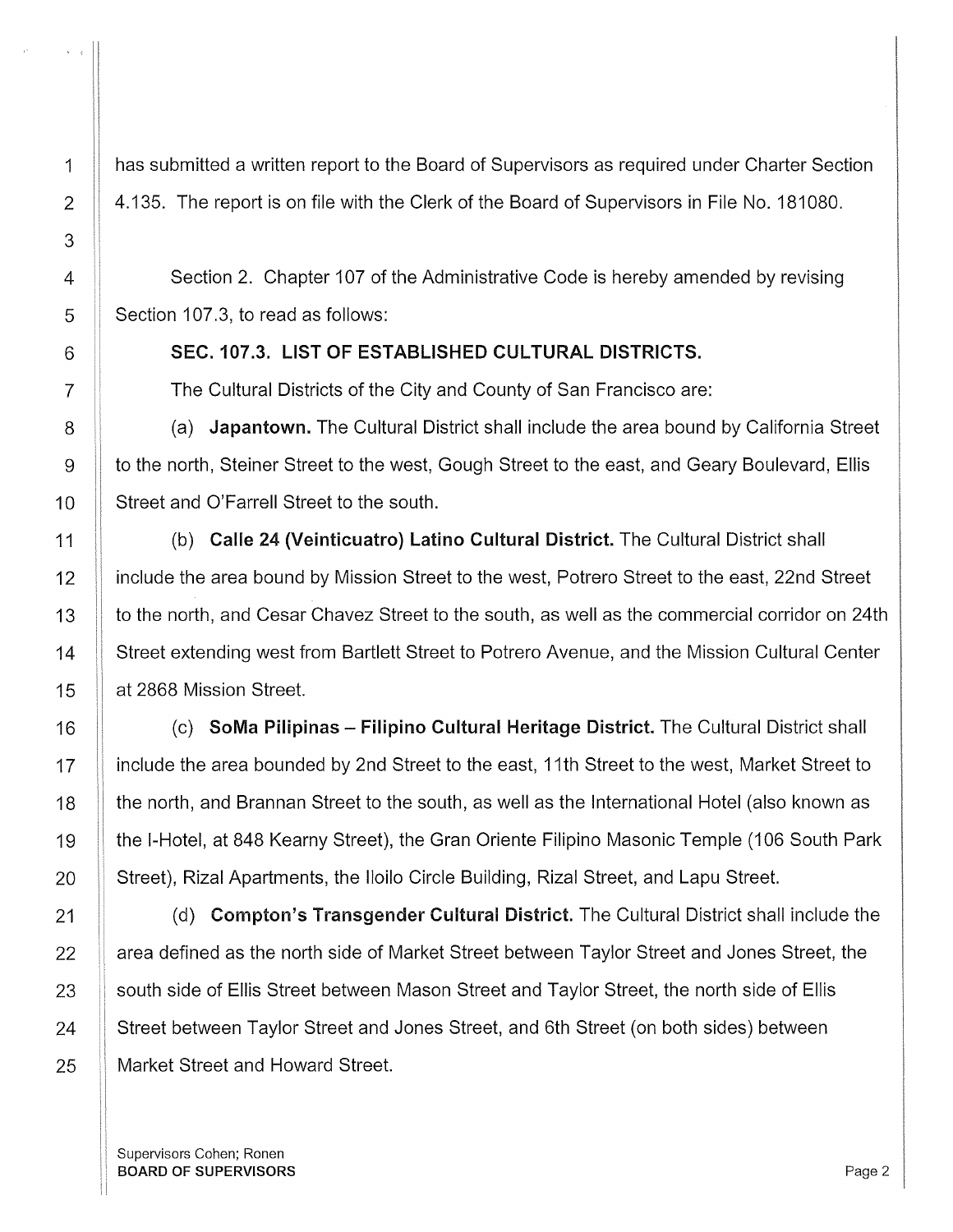*in the City.* 

 $\sim$ 

1 (e) Leather and Lesbian, Gay, Bisexual, Transgender, Queer Cultural District. 2 The Cultural District shall include the area bounded by Howard Street to the northwest, 7th 3 Street to the northeast, Highway 101 to the south between Howard Street and Bryant Street, **Division Street to the south between Bryant Street and Interstate 80, and Interstate 80 to the** 5 | east, as well as the south side of Harrison Street between 7th Street and Morris Street.

(j) *African American Arts and Cultural District. The Cultural District shall include the area bounded by Cesar Chavez Street projected through Pier 80 to the north, San Francisco Bay to the east and to the south until Harney Way reaches Highway 101, and Highway 101 to the west.* 

**Section 3.** The Administrative Code is hereby amended by adding Chapter 107A, **consisting of Sections 107A.1 and 107A.2, to read as follows:** 

## *CHAPTER 107A:*

## *AFRICAN AMERICAN ARTS AND CULTURAL DISTRICT*

## *SEC.107A.J. FINDINGS.*

*The African American Arts and Cultural District (the "District") within the Bayview Hunters* 

*Point neighborhood is a robust, economically vital area that adds to the rich cultural tapestry o[San* 

**F** *Francisco. In establishing the District, the City acknowledges the importance of recognizing the* 

*neighborhood's history and preserving the legacy and traditions uniquely born in the Bayview Hunters* 

*Point. The District will recognize and memorialize the unheralded African American experience in San* 

**Figure 20** *Francisco, and will help to preserve and increase the depth and impact of the African American legacy* 

*Bayview Hunters Point, more than any other neighborhood in San Francisco, reflects the transformational journey of southern Blacks and their contributions to the City. In 1940, San* 

**Finally Francisco's Black population was less than 1%. Seeking opportunity in the early years of World War** 

*II, African Americans moved to San Francisco in record numbers, filling key jobs at the shipyards.* 

Supervisors Cohen; Ronen **BOARD OF SUPERVISORS** Page 3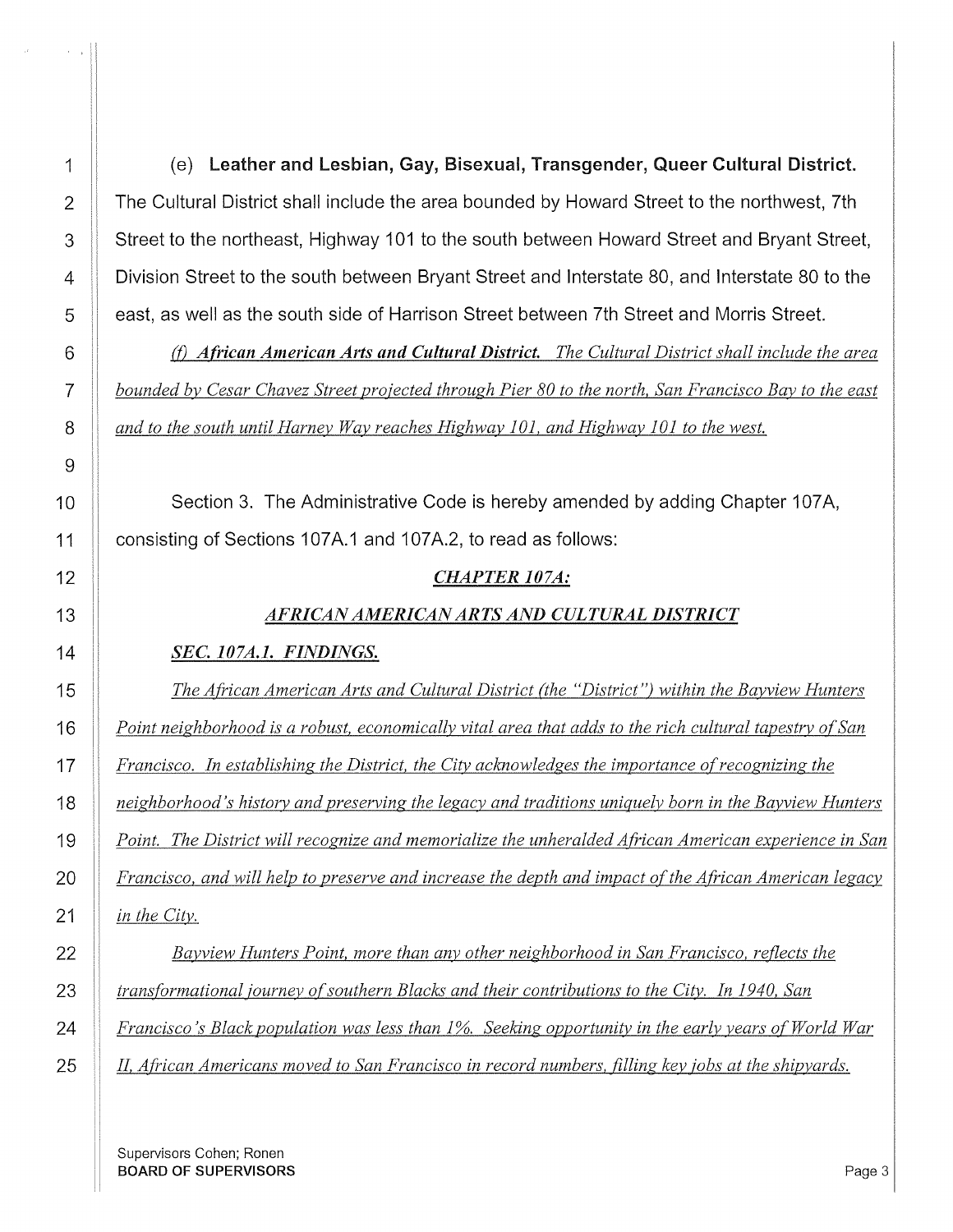| 1              | Many found their first employment opportunities at the bustling Hunters Point Naval Shipyard.          |
|----------------|--------------------------------------------------------------------------------------------------------|
| $\overline{2}$ | By the end of the war, San Francisco's African American population had increased by 660%, and by       |
| 3              | 1950, African Americans made up about 25% of the population in the Bayview Hunters Point               |
| 4              | neighborhood. This neighborhood was one of the City's earliest socially and ethnically integrated      |
| 5              | neighborhoods after the Jim Crow era, 1877-1965, and served as the launch pad for the integration of   |
| 6              | other neighborhoods in the City. The influence of African Americans from this neighborhood helped      |
| 7              | San Francisco move beyond a legacy of ethnic isolation and social barriers.                            |
| 8              | After the war, African Americans faced significant unemployment and discrimination from                |
| 9              | white residents and businesses, and local government agencies. By the 1960s, over half of Bayview      |
| 10             | Hunters Point residents were African American; this transformation was met with many challenges and    |
| 11             | resistance. The San Francisco Housing Authority assumed responsibility for the homes constructed by    |
| 12             | the Navy in Bayview Hunters Point. Shortly thereafter, this area experienced a downward spiral in      |
| 13             | living conditions and economic opportunity through lack of investment. Political, social, and economic |
| 14             | stressors pressured the neighborhood in subsequent years and threatened to unravel the                 |
| 15             | neighborhood's fabric. These conditions did not break the spirit of the residents. It strengthened the |
| 16             | resolve of these residents as they fought and succeeded in battles for access, representation, and     |
| 17             | accountability.                                                                                        |
| 18             | By the 1970s, after the closing of the Shipyard, the poverty rate in Bayview Hunters Point was         |
| 19             | 20%, and the systemic mishandling of public housing made bad situations worse. Despite worsening       |
| 20             | conditions, in the 1980's, African Americans still comprised nearly 80% of the population of Bayview   |
| 21             | Hunters Point, and the neighborhood retained one of the City's highest rates of homeownership. A       |
| 22             | cohort of African American leaders formed over time and demanded change, better housing and living     |
| 23             | conditions, quality schools, open spaces, and access to jobs. Those community leaders continue to      |
| 24             | shape the Bayview Hunters Point neighborhood to this day.                                              |

Supervisors Cohen; Ronen **BOARD OF SUPERVISORS** Page 4

 $\label{eq:2} \mathcal{L} = \left\{ \begin{array}{ll} \mathcal{L} & \mathcal{L} & \mathcal{L} \\ \mathcal{L} & \mathcal{L} & \mathcal{L} \\ \mathcal{L} & \mathcal{L} & \mathcal{L} \end{array} \right. \quad \text{and} \quad \mathcal{L} = \left\{ \begin{array}{ll} \mathcal{L} \\ \mathcal{L} \\ \mathcal{L} \\ \mathcal{L} \end{array} \right\}$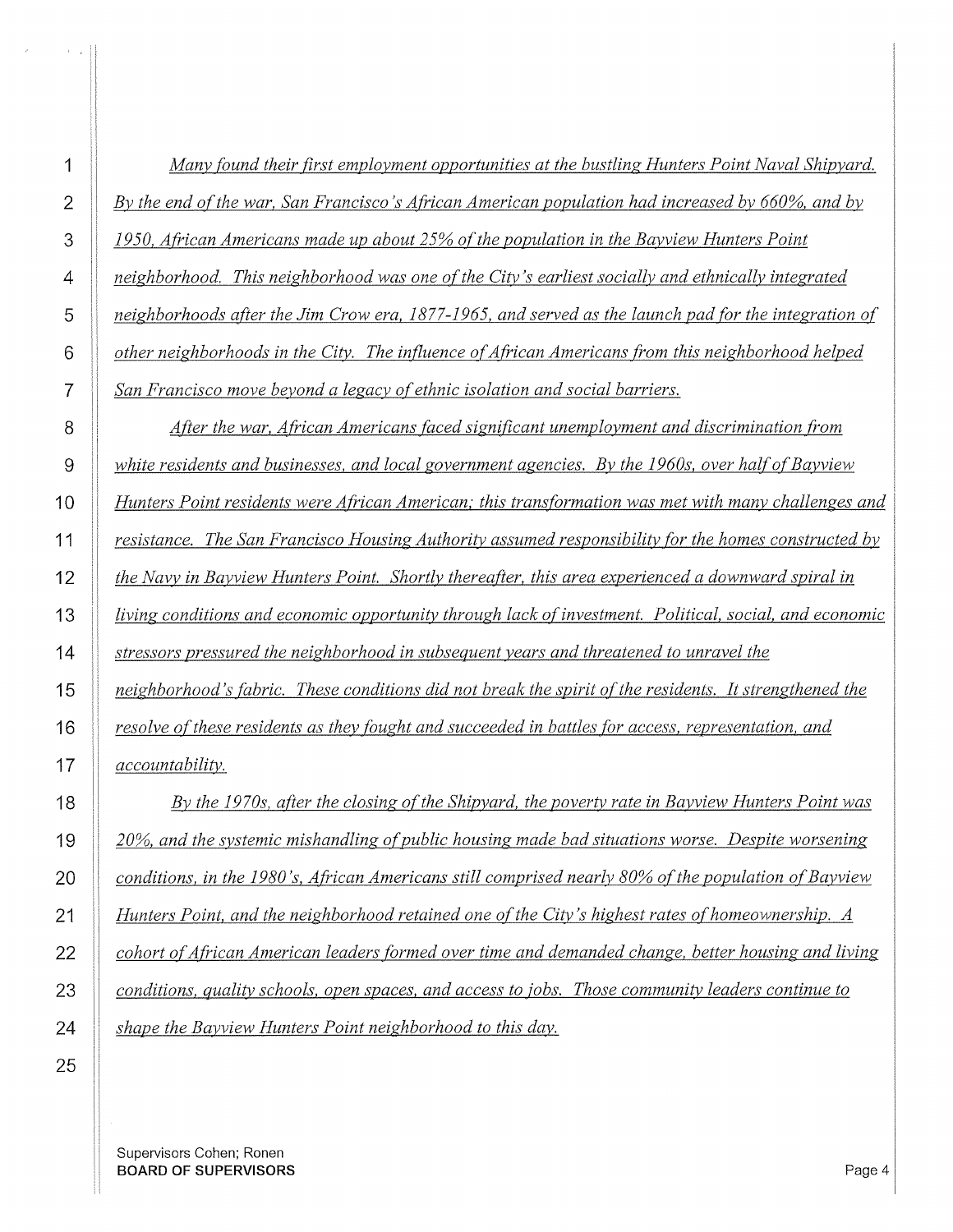| 1              | The ongoing out-migration of African Americans who once lived in San Francisco has shrunk              |
|----------------|--------------------------------------------------------------------------------------------------------|
| $\overline{2}$ | the City's African American population from its highest point of 13.4% in 1970, to 6.1% in 2010, and   |
| 3              | an estimated 4% in 2018. In spite of this decline, African American culture remains a distinct gem in  |
| 4              | the Bayview Hunters Point neighborhood. The neighborhood is socioeconomically diverse and              |
| 5              | inclusive. With African American residents making up 28% of the neighborhood, it still boasts the      |
| 6              | highest concentration of African Americans within San Francisco. There is still a strong presence of   |
| $\overline{7}$ | African American culture as is evidenced by business owners, religious congregations, public arts, and |
| 8              | native musicians.                                                                                      |
| 9              | This culture reflects a long history. The neighborhood's cultural and artistic traditions began        |
| 10             | to take root well before the neighborhood shifted demographically. The southern migrants came with     |
| 11             | traditions, history, and aspirations handed down from one generation to the next. Over time,           |
| 12             | businesses along 3rd Street began to slowly change and become a reflection of the neighborhood.        |
| 13             | Community-based organizations formed to address specific unmet needs and demand investments that       |
| 14             | benefited the neighborhood. The result was an incredible blend of southern Black traditions with a     |
| 15             | distinctive West Coast vibe, with community locales such as the Bayview Community Center, Sam          |
| 16             | Jordan's Bar, the Jazz Room, and the Bayview Opera House, that are now historic institutions. Today,   |
| 17             | the influence of African Americans can be found throughout the neighborhood. Community buildings,      |
| 18             | streets, parks and open space, and art honor African American leaders and the African American         |
| 19             | experience.                                                                                            |
| 20             | The legacy of African Americans in Bayview Hunters Point is now in jeopardy. As the African            |
| 21             | American population decreases, approaching pre-World War II levels, community institutions and the     |

*Hunters Point institutional memory [or this and {itture generations, and to ensure that the legacy and trans[ormative contributions of African Americans is not forgotten or overwritten.* 

*neighborhood culture are threatened. The establishment of the District aims to help retain Bayview* 

Supervisors Cohen; Ronen **BOARD OF SUPERVISORS** Page 5

 $\bar{\lambda}$ 

 $\mathcal{F}(\mathcal{A})$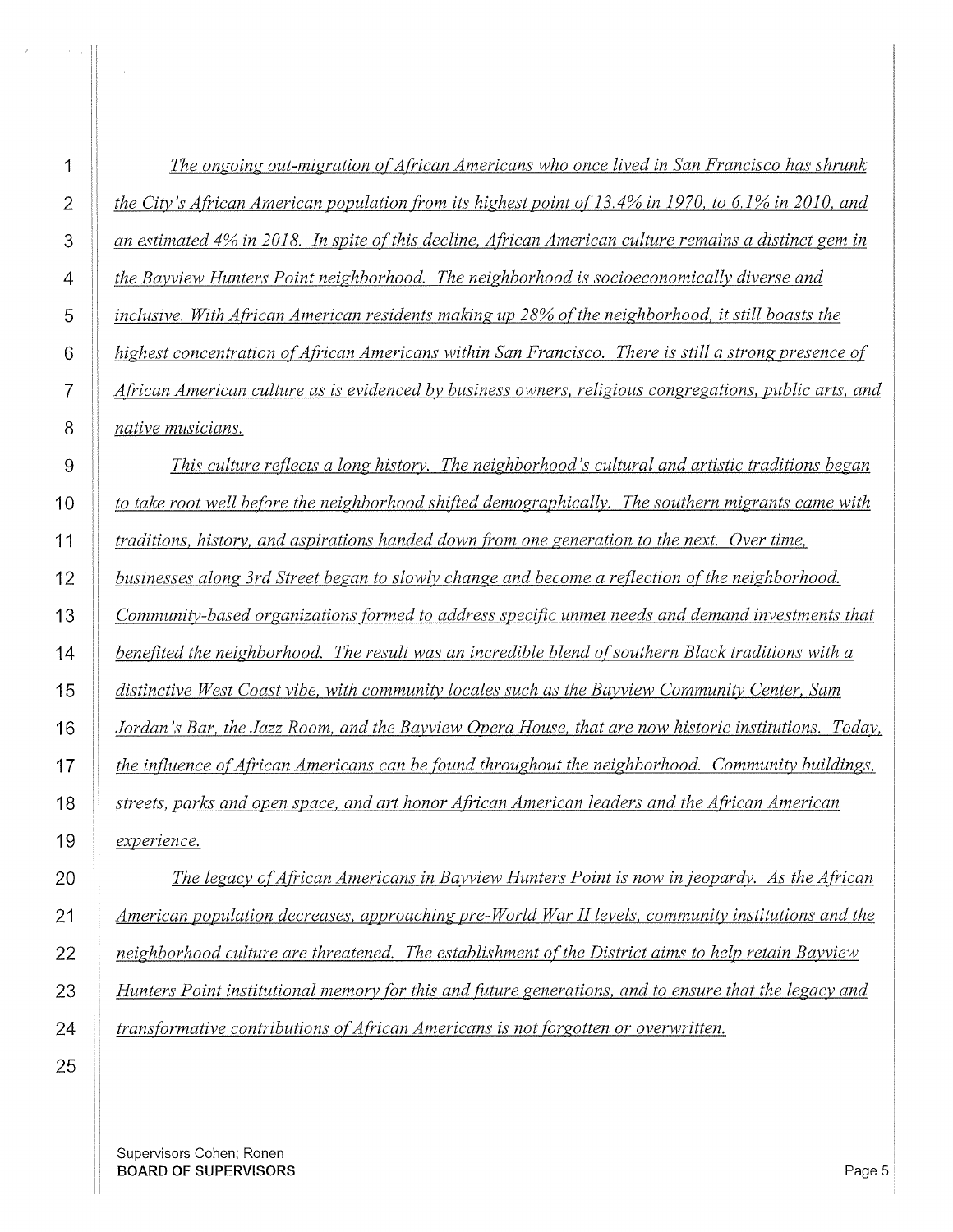| 1              | The story of the Bayview Hunters Point neighborhood continues to unfold and this story of             |
|----------------|-------------------------------------------------------------------------------------------------------|
| 2              | transformation must be preserved while looking to the future. As the Hunters Point Naval Shipyard is  |
| 3              | transformed into a dynamic new neighborhood, San Francisco must not overlook the contributions of     |
| 4              | those who transformed the neighborhood in the past. To that end, the District will serve to $(1)$     |
| 5              | acknowledge the importance of the neighborhood's history, (2) preserve the legacy, cultural assets,   |
| 6              | arts, and traditions uniquely born in Bayview Hunters Point, (3) create a community-led and           |
| $\overline{7}$ | transparent initiative, driven by Bayview Hunters Point stakeholders, (4) incubate homegrown          |
| 8              | entrepreneurship and artistic expressions, and $(5)$ create an environment susceptible to sustainable |
| 9              | businesses and economic vitality to improve quality of life for all residents.                        |

#### *SEC. 107A.2. REQUIRED REPORTS.*

(a) *Department Reports to the Mayor's Office of Housing and Community Development.*  **By no later than July** , 2019, the departments listed in this subsection (a) shall submit to the *Mayor's Office of Housing and Community Development reports containing an assessment of relevant assets and needs in the District, recommendations on programs, policies, and funding sources that could benefit the District, and other recommendations that could serve the District to advance the goals of this Chapter 107A. Each department shall seek the input of the African American Arts and Cultural* $\blacksquare$ *District Community Advisory Committee established in Chapter 5, Article XXX of the Administrative Code, during that committee's existence, as well as residents, businesses, and organizations in the District, when compiling the information relevant [or the reports and when deciding on recommendations.*  {J) *The Historic Preservation Commission's report shall describe and evaluate historic resources in the District and make recommendations regarding how the City may preserve* 

*those resources.* 

 $\alpha=\alpha$ 

Supervisors Cohen; Ronen BOARD OF SUPERVISORS And the state of the state of the state of the state of the state of the state of the state of the state of the state of the state of the state of the state of the state of the state of the state of th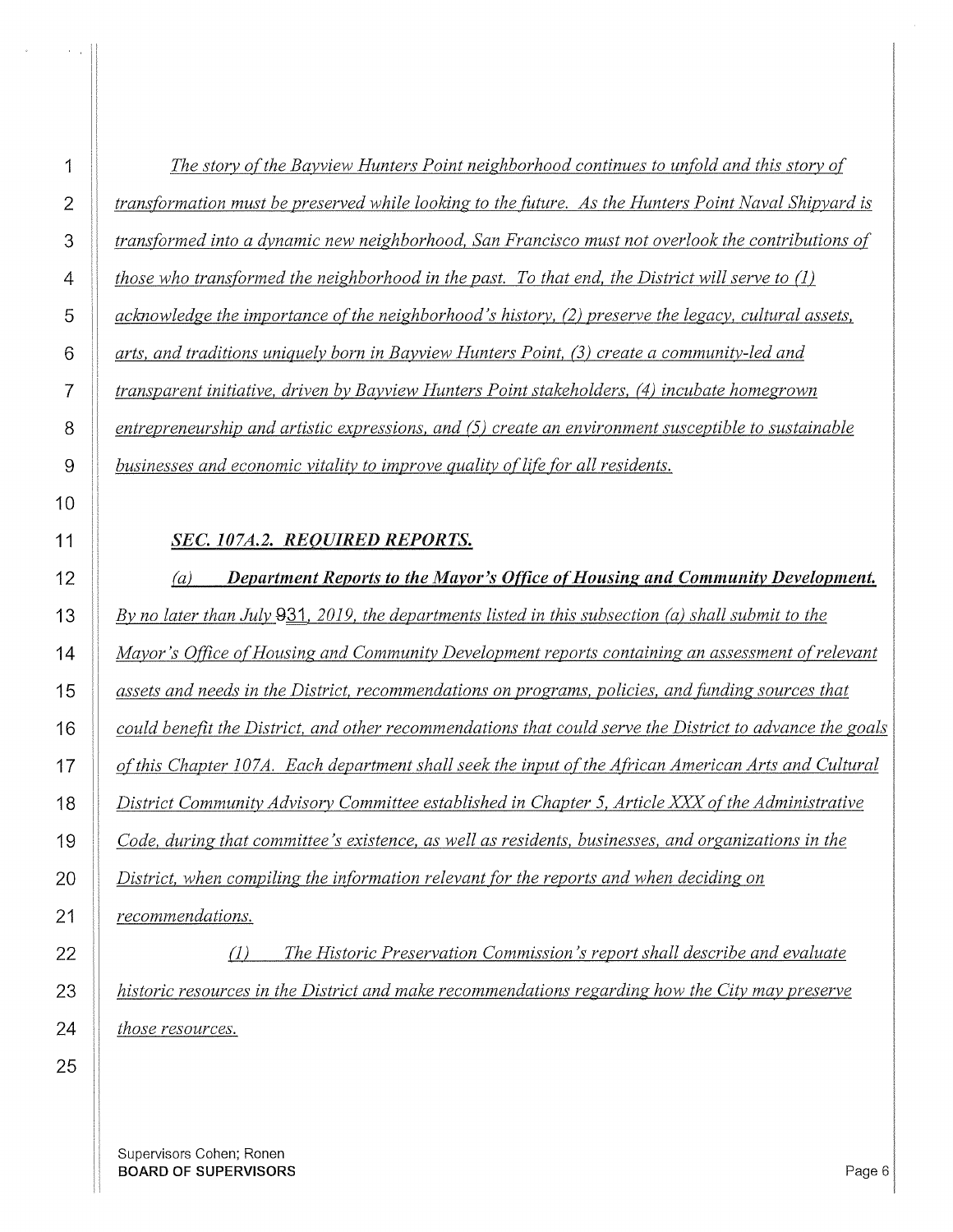1 *(2) The 0{/ice o(Economic and Workforce Development's report shall (A) describe*  2 *existing businesses and nonprofit organizations that contribute to the culture of the District, and make* 3 *<u>recommendations regarding how the City may serve those businesses and organizations; and (B)* $\blacksquare$ </u> 4 *describe tourist activity in the District, and make recommendations regarding how the City can sustain*  5 *and increase that activity.*  6 7 8 9 *(3) The Arts Commission's report shall describe the artistic and cultural assets in the District, including fine arts, performing arts, and regular cultural events like festivals, and make recommendations about how the City may preserve and support those assets.*  (4) *The Department o(Public Works' report shall* (A) describe potential 10 | improvements to public amenities and infrastructure in the District that could better reflect the 11 **culture of the District: and (B) evaluate available opportunities for adding to the public** 12 | amenities and infrastructure that reflect and enhance the culture of the District, and make 13 | recommendations for potential funding sources to support those additions describe public 14 | amenities and infrastructure that reflect the character of the District, which may include but 15 **I** need not be limited to signage, street names, and light posts. 16 *{5) The Planning Department's report shall make recommendations regarding*  17 *potential amendments to the Planning Code that could contribute to the preservation of the character* $\overline{a}$ 18 *of the District.* 19 (6) *The Human Rights Commission's report shall evaluate and describe the cultural*  20 *competency of City services in the District, and propose policy changes to address deficits in those*  21 *areas.*  22 *(b) Culture, History, Housing, and Economic Sustainability Strategy Report. By no later*  23 *than* October 8, 2019 July 31, 2020, *the Mayor's Office of Housing and Community Development* 24 *shall prepare and submit to the Board of Supervisors and the Mayor a Culture, History, Housing, and 24 July 100 and 2014* 25 *Economic Sustainability Strategy Report ("CHHESS Report") [or the District.* 

Supervisors Cohen; Ronen **BOARD OF SUPERVISORS** Page 7

 $\tau_{\rm{max}}$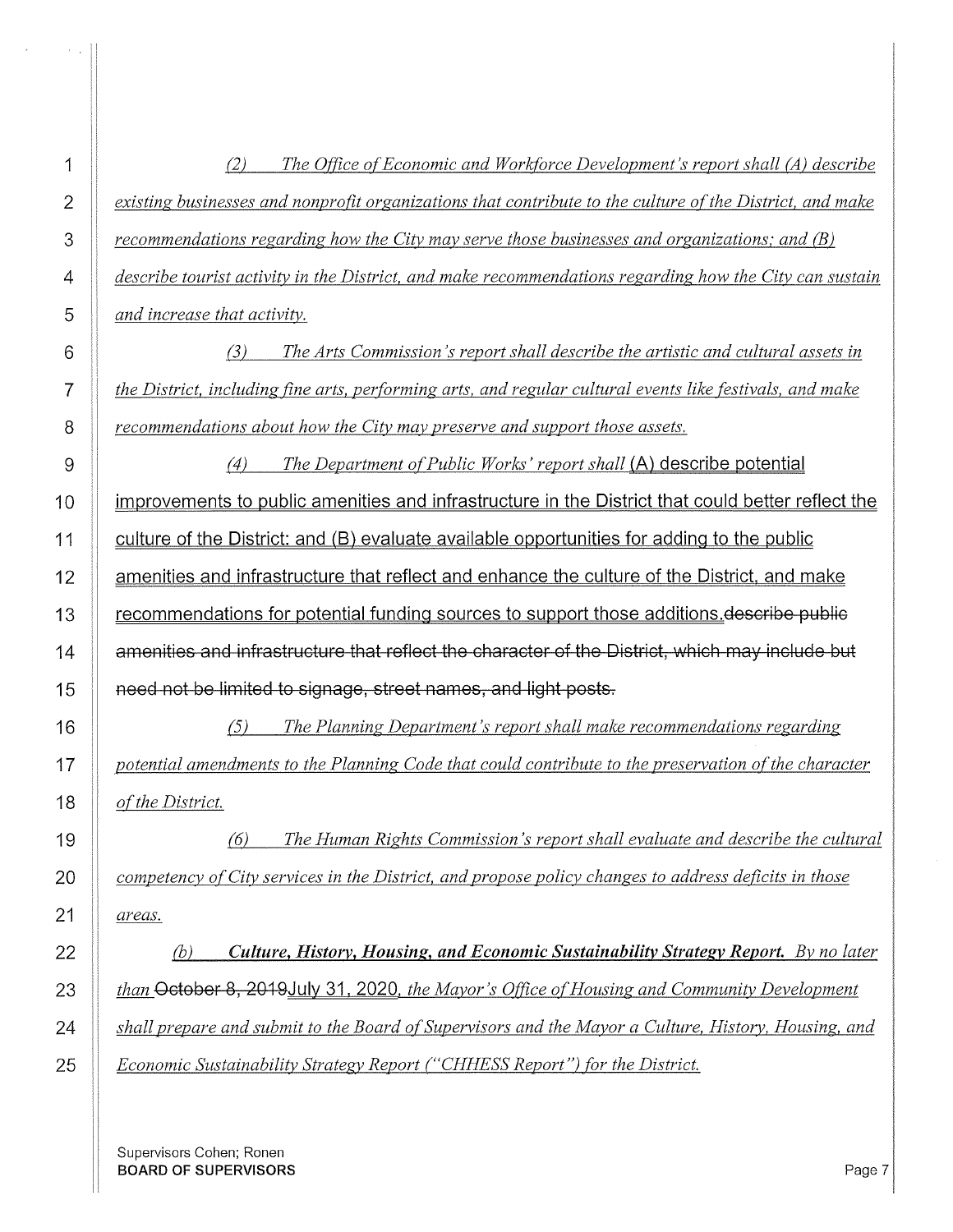| 1              | The CHHESS Report shall include a demographic and economic profile of the District,                       |
|----------------|-----------------------------------------------------------------------------------------------------------|
| $\overline{2}$ | including past, current, and future trends; analyze and record the tangible and intangible elements of    |
| 3              | the District's cultural heritage; identify areas of concern that could inhibit the preservation of the    |
| 4              | District's unique culture; and propose legislative, economic, and other solutions and strategies to       |
| 5              | support the District. The CHHESS Report shall discuss or incorporate the findings and                     |
| 6              | recommendations of departments in the reports required by subsection $(a)$ of this Section 107A.2. In     |
| 7              | preparing the CHHESS Report, the Mayor's Office of Housing and Community Development shall                |
| 8              | solicit recommendations and feedback from the African American Arts and Cultural District                 |
| 9              | Community Advisory Committee, and spearhead a community engagement process with residents,                |
| 10             | businesses, and workers in the District, in order to develop the strategies and plans that will preserve  |
| 11             | and enhance the culture of the District.                                                                  |
| 12             | Timeline Extensions. The Board of Supervisors may extend any of the<br>$\left( \text{c} \right)$          |
| 13             | deadlines in subsections (a) or (b) of this Section 107A.2 by resolution. Prior to requesting             |
| 14             | that the Board extend a deadline, any department requesting such an extension shall notify                |
| 15             | the African American Arts and Cultural District Community Advisory Committee in writing.                  |
| 16             | $(\text{ed})$<br><b>Board of Supervisors Consideration.</b> Following receipt of the CHHESS Report from   |
| 17             | the Mayor's Office of Housing and Community Development, the Board of Supervisors may take any            |
| 18             | action that the Board deems appropriate, including, by resolution, approving the report, modifying the    |
| 19             | report, rejecting the report, or requesting additional information or analysis from the Mayor's Office of |
| 20             | Housing and Community Development or any other City department or agency.                                 |
| 21             | <b>Progress Reports.</b> The Mayor's Office of Housing and Community Development shall<br>(de)            |
| 22             | provide a progress report on the strategies outlined in the CHHESS Report at least once every three       |
| 23             | years following the Board of Supervisors' enactment of a resolution approving or modifying the            |

**CHHESS Report.** 

 $\left\vert \cdot \right\vert$  ,  $\left\vert \cdot \right\vert$ 

 $\bar{u}$ 

Supervisors Cohen; Ronen BOARD OF SUPERVISORS **Page 8**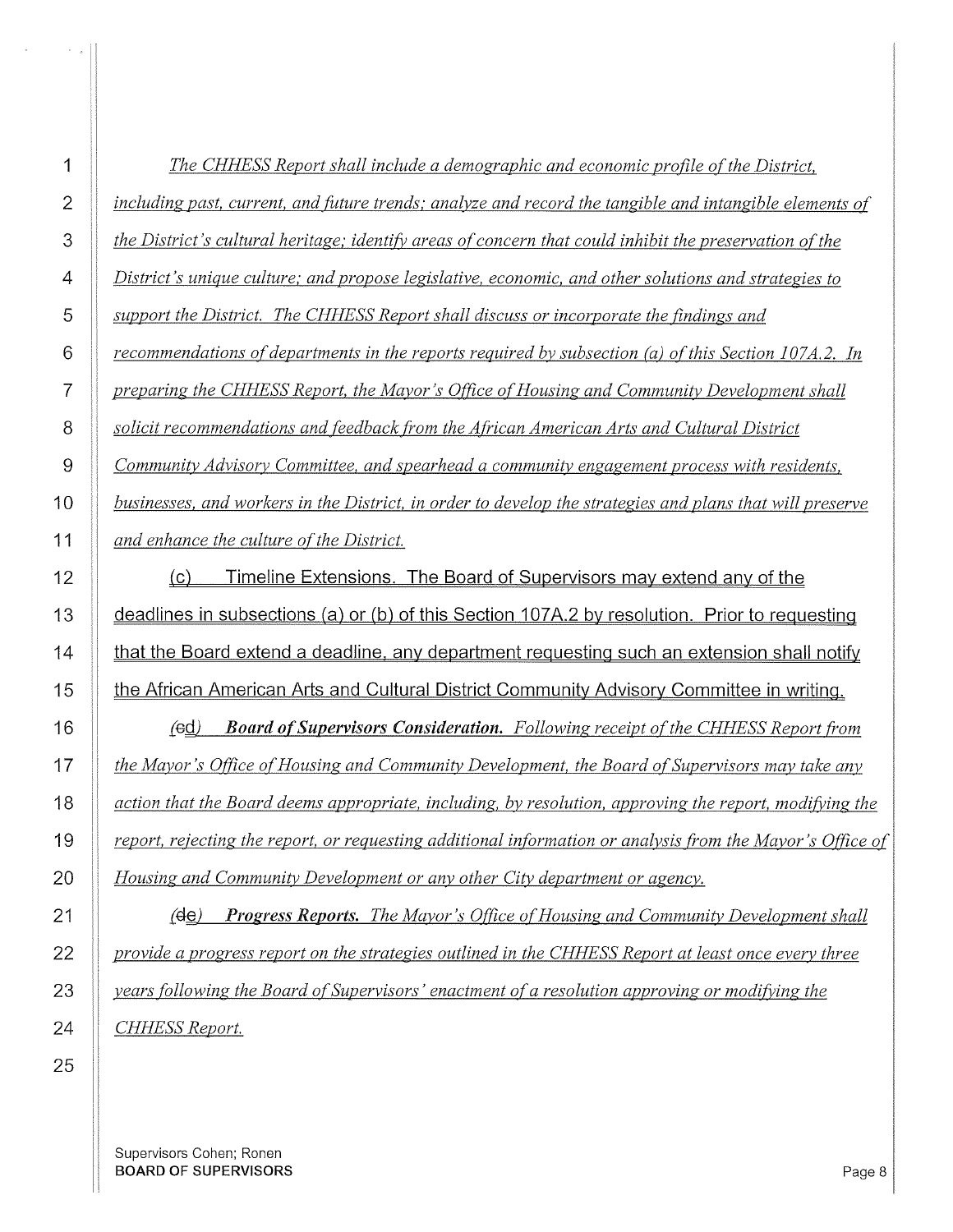| 1              | Section 4. Chapter 5 of the Administrative Code is hereby amended by adding Article                     |
|----------------|---------------------------------------------------------------------------------------------------------|
| 2              | XXX, consisting of Sections 5.30-1 through 5.30-6, to read as follows:                                  |
| 3              | <b>ARTICLE XXX:</b>                                                                                     |
| 4              | AFRICAN AMERICAN ARTS AND CULTURAL DISTRICT COMMUNITY ADVISORY                                          |
| 5              | <b>COMMITTEE</b>                                                                                        |
| 6              |                                                                                                         |
| $\overline{7}$ | SEC. 5.30-1. CREATION OF COMMITTEE.                                                                     |
| 8              | The Board of Supervisors hereby establishes the African American Arts and Cultural District             |
| 9              | Community Advisory Committee (the "Committee").                                                         |
| 10             |                                                                                                         |
| 11             | SEC. 5.30-2. MEMBERSHIP.                                                                                |
| 12             | The Committee shall consist of seven 15 voting members, nominated by the Supervisor for                 |
| 13             | District 10 and appointed by the Board of Supervisors. , with the following qualifications:             |
| 14             | $(a)$ Seats 1, 2, 3, and 4 shall be held by individuals who Members of the Committee                    |
| 15             | shall reside within the boundaries of the African American Arts and Cultural District (the "District"), |
| 16             | as described in Section 107.3 of this Code, and shall have the following additional qualifications:-    |
| 17             | Seat 15 shall be held by an owner of a business located in the District.<br>(ba)                        |
| 18             | Seat 2 shall be held by a performing artist.<br>(b)                                                     |
| 19             | Seat 63 shall be held by an employee of a nonprofit organization that advocates for<br>(c)              |
| 20             | housing business-located in the District.                                                               |
| 21             | Seat 74 shall be held by a person with knowledge or expertise regarding the history or<br>(d)           |
| 22             | culture of the District.                                                                                |
| 23             | Seat 5 shall be held by a faith-based leader of a church located in the District.<br><u>(e)</u>         |
| 24             | (f)<br>Seat 6 shall be held by a youth between ages of 14 to 18 at the time of                          |
| 25             | appointment.                                                                                            |
|                |                                                                                                         |

Supervisors Cohen; Ronen BOARD OF SUPERVISORS Page 9

 $\langle \cdot \rangle_{\theta}$ 

 $\rightarrow$   $\rightarrow$   $\parallel$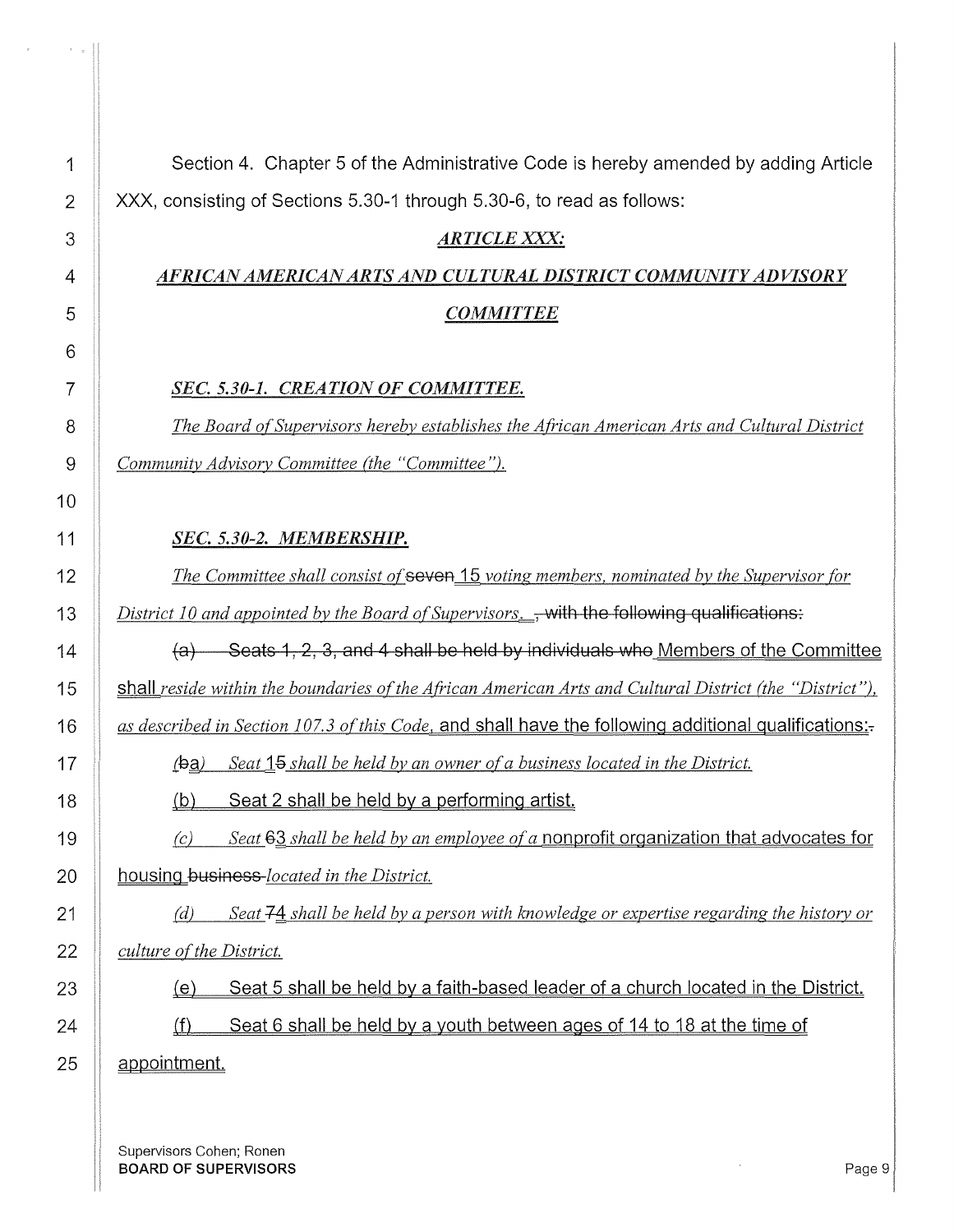| 1              | Seat 7 shall be held by a person with knowledge or expertise regarding the<br>(q)                     |
|----------------|-------------------------------------------------------------------------------------------------------|
| $\overline{2}$ | workforce in the District.                                                                            |
| 3              | Seat 8 shall be held by a person with knowledge or expertise regarding<br>(h)                         |
| 4              | communication or journalism.                                                                          |
| 5              | Seat 9 shall be held by a retired senior.<br>(i)                                                      |
| 6              | Seat 10 shall be held by a person with knowledge or expertise regarding<br>(i)                        |
| 7              | community activation or event planning.                                                               |
| 8              | Seat 11 shall be held by a person with knowledge or expertise regarding digital<br>(k)                |
| 9              | or social media.                                                                                      |
| 10             | Seat 12 shall be held by a person with knowledge or expertise regarding                               |
| 11             | community engagement.                                                                                 |
| 12             | Seat 13 shall be held by a person with knowledge or expertise regarding African<br>(m)                |
| 13             | American health.                                                                                      |
| 14             | Seat 14 shall be held by a director of a nonprofit arts organization located in the<br><u>(n)</u>     |
| 15             | District.                                                                                             |
| 16             | Seat 15 shall be held by a board member of a neighborhood association located<br><u>(o)</u>           |
| 17             | in the District.                                                                                      |
| 18             |                                                                                                       |
| 19             | SEC. 5.30-3. ORGANIZATION AND TERMS OF OFFICE.                                                        |
| 20             | Members of the Committee shall serve at the pleasure of the Board of Supervisors and<br>(a)           |
| 21             | may be removed by the Board at any time. Each member may remain on the Committee until the            |
| 22             | termination of the Committee under Section 5.30-6, unless removed by the Board. A seat that is vacant |
| 23             | on the Committee shall be filled by the Board.                                                        |
| 24             | Service on the Committee shall be voluntary and members shall receive no<br>(b)                       |
| 25             | compensation from the City.                                                                           |
|                |                                                                                                       |

Supervisors Cohen; Ronen **BOARD OF SUPERVISORS** Page 10 **Page 10** 

 $\alpha$ 

 $\sim$   $\sim$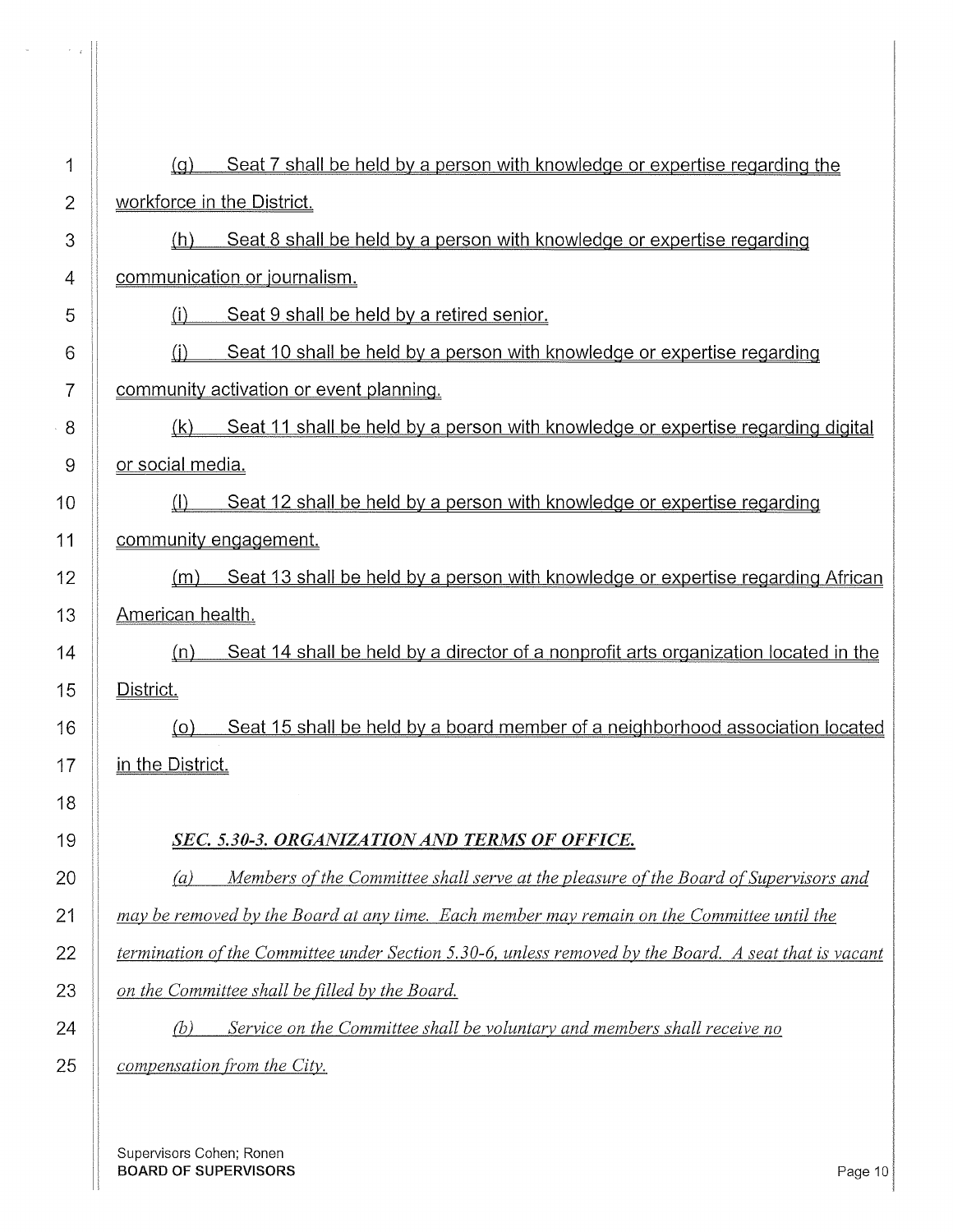$s=\frac{1}{2}$ 

**1** *(c)* Any member who misses three regular meetings of the Committee within a six-month *period without the express approval of the Committee at or before each missed meeting shall be deemed to have resigned from the Committee ten days after the third unapproved absence. The Committee shall inform the Clerk of the Board of Supervisors of any such resignation.* 

(d) *The Mayor's Office of Housing and Community Development shall provide administrative support (or the Committee. All City officials and agencies shall cooperate with the Committee in the performance of its functions.* 

#### *SEC. 5.30-4. DUTIES.*

**The Committee shall advise the Board of Supervisors, the Mayor, and the Mayor's Office of** *Housing and Community Development regarding strategies to support and preserve the unique culture and heritage of the African American Arts and Cultural District, and shall provide input to all City agencies in the preparation of reports required under Section 107A.2 of this Code.* 

14 The Committee shall also advise the Board of Supervisors, the Mayor, and the Mayor's **Cffice of Housing and Community Development regarding any potential need to re-examine**  $\parallel$  the boundaries of the District.

#### *SEC. 5.30-5. MEETINGS AND PROCEDURES.*

(a) *The Committee shall hold its inaugural meeting not more than 30 days after the Board has appointed at least four members to the Committee. There shall be at least ten days' public notice of the inaugural meeting. Following the inaugural meeting, the Committee shall hold a regular meeting not less than once every three months until the sunset date set forth in Section 5.30-6.* 

**(b)** The Committee shall elect its officers and may establish bylaws and rules for its *organization and procedures.*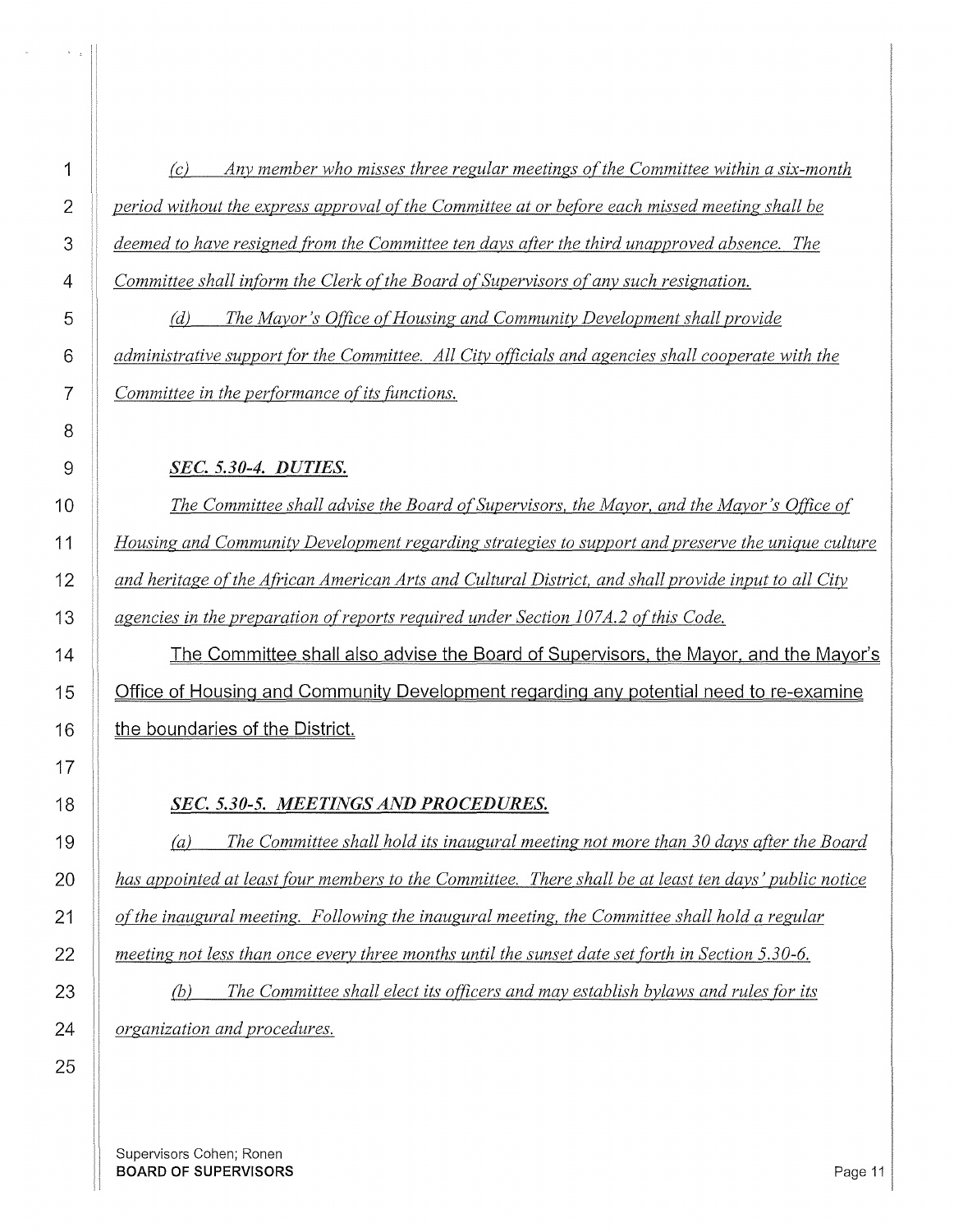### 1 *SEC. 5.30-6. SUNSET.*

**IDEN** Unless the Board of Supervisors by ordinance extends the term of the Committee, this Article XXX" *shall expire by operation o[law, and the Committee shall terminate,* three years one year *after the effective date of the ordinance in Board File No.181080 enacting this Article. After that date, the City Attorney shall cause this Article XXX to be removed from the Administrative Code.* 

7  $\parallel$  Section 5. Effective Date. This ordinance shall become effective 30 days after 8 | enactment. Enactment occurs when the Mayor signs the ordinance, the Mayor returns the 9 | ordinance unsigned or does not sign the ordinance within ten days of receiving it, or the Board 10 | of Supervisors overrides the Mayor's veto of the ordinance.

12 Section 6. Scope of Ordinance. In enacting this ordinance, the Board of Supervisors 13 **intends to amend only those words, phrases, paragraphs, subsections, sections, articles,** 14 numbers, punctuation marks, charts, diagrams, or any other constituent parts of the Municipal 15 | Code that are explicitly shown in this ordinance as additions, deletions, Board amendment 16 | additions, and Board amendment deletions in accordance with the "Note" that appears under  $17$  | the official title of the ordinance.

APPROVED AS TO FORM: DENNIS J. HERRERA, City Attorney  $\ddot{\phantom{a}}$ HERRERA, City Attorney

**JON GIVNER** Deputy City Attorney

n:\legana\as2018\1900220\01322171.docx

 $Bv:$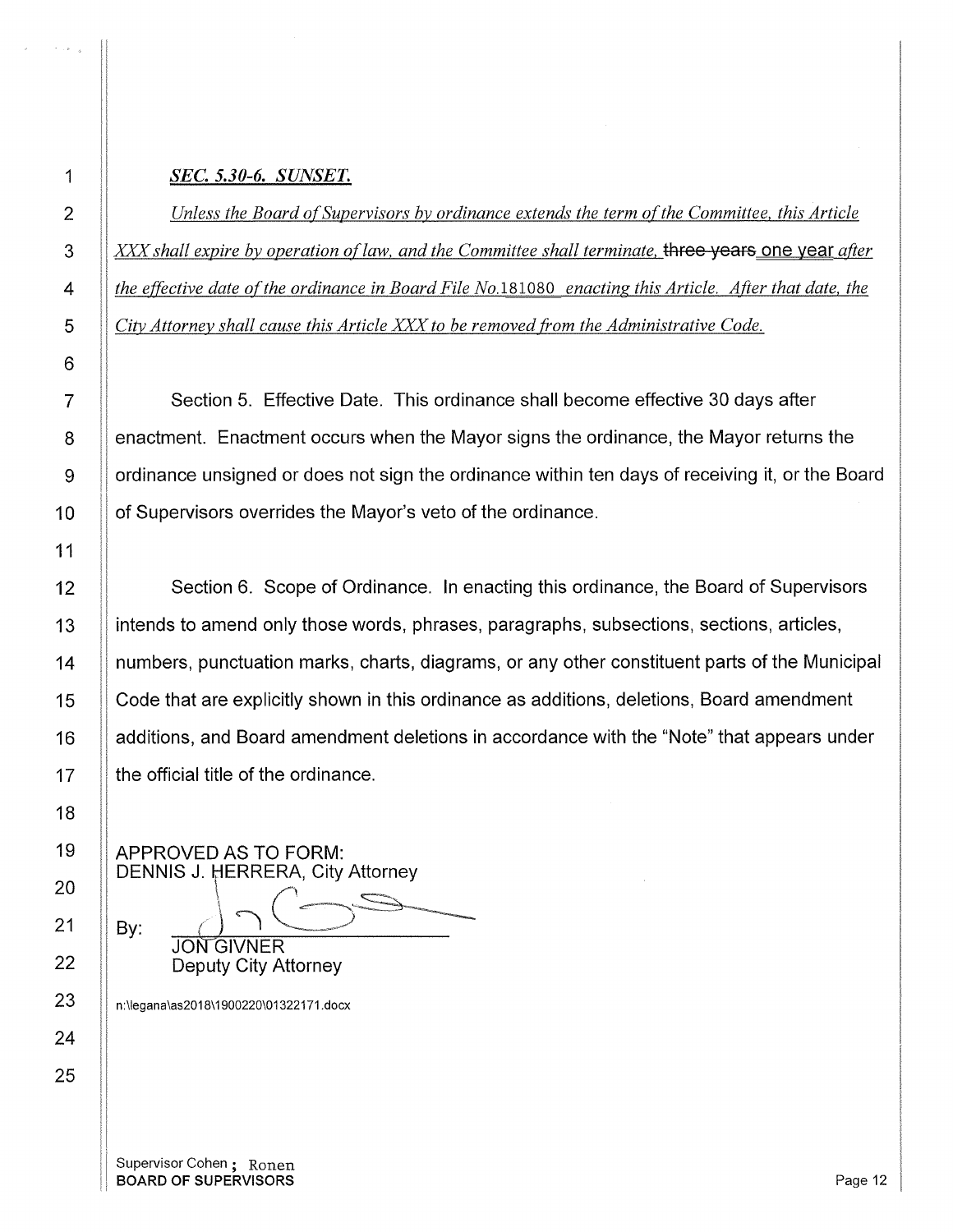

 $\tilde{Y} \rightarrow \tilde{X}$ 

# City **and** County **of** San Francisco Tails **Ordinance**

City Hall I Dr. Carlton B. Goodlett Place San Francisco, CA 94102-4689

**File Number:** 181080 **Date Passed:** December **11,** 2018

Ordinance amending the Administrative Code to establish the African American Arts and Cultural District in the Bayview Hunters Point neighborhood; to require City departments to submit written reports and recommendations to the Board of Supervisors and the Mayor describing the cultural attributes of the District, and proposing strategies to acknowledge and preserve the cultural legacy of the District; and to establish the African American Arts and Cultural District Community Advisory Committee to advise the City on the same matters; and affirming the Planning Department's determination under the California Environmental Quality Act.

December 03, 2018 Rules Committee- AMENDED, AN AMENDMENT OF THE WHOLE BEARING SAME TITLE

December 03, 2018 Rules Committee- RECOMMENDED AS AMENDED AS A COMMITTEE REPORT

December 04, 2018 Board of Supervisors- AMENDED, AN AMENDMENT OF THE WHOLE BEARING SAME TITLE

> Ayes: 10- Brown, Cohen, Kim, Mandelman, Peskin, Ronen, Safai, Stefani, Tang and Yee Excused: 1 - Fewer

December 04, 2018 Board of Supervisors- PASSED ON FIRST READING AS AMENDED

Ayes: 10- Brown, Cohen, Kim, Mandelman, Peskin, Ronen, Safai, Stefani, Tang and Yee Excused: 1 -Fewer

December 11, 2018 Board of Supervisors-FINALLY PASSED

Ayes: 11 - Brown, Cohen, Fewer, Kim, Mandelman, Peskin, Ronen, Safai, Stefani, Tang and Yee